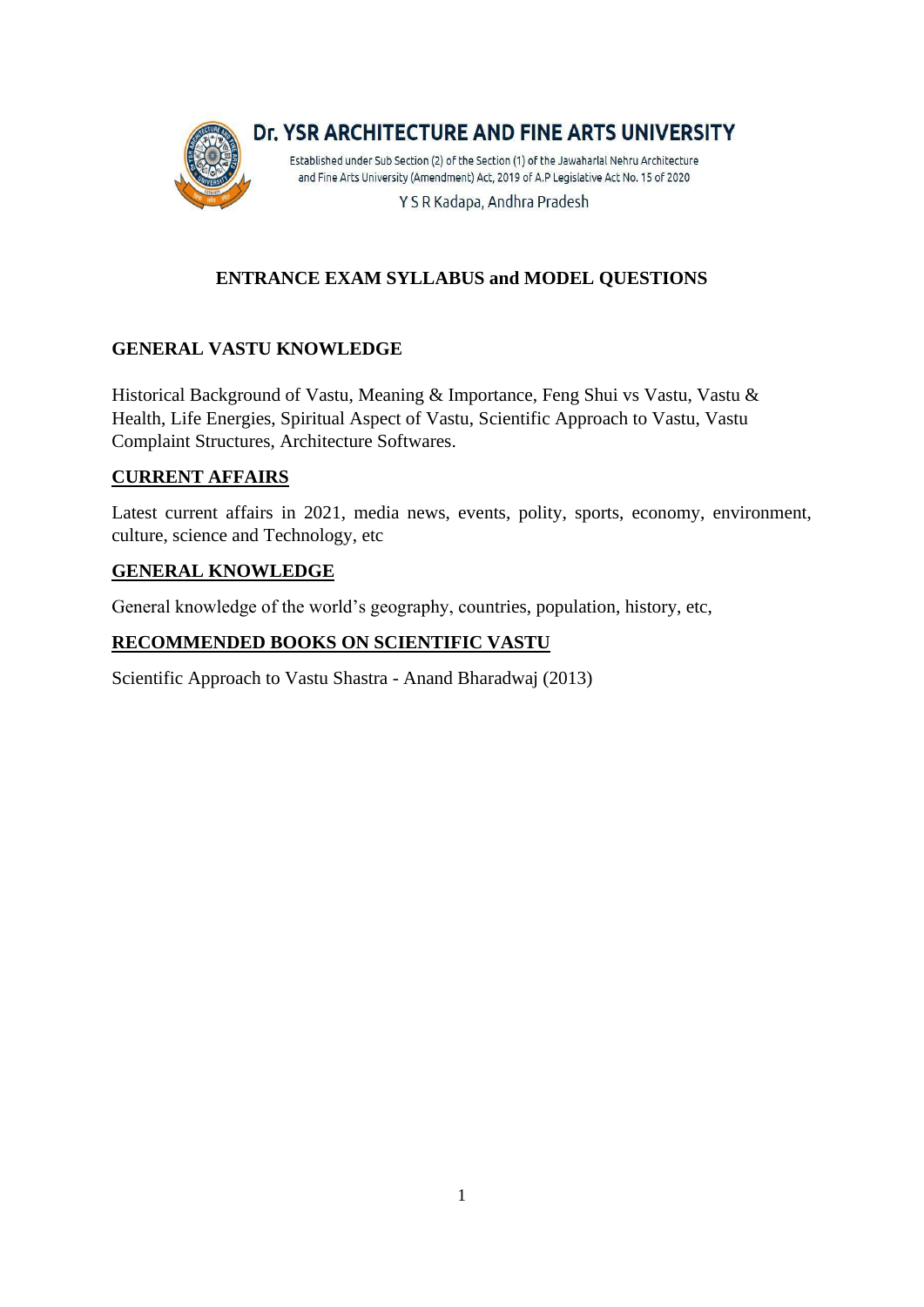# **MODEL QUESTIONS:**

## **GENERAL VASTU KNOWLEDGE**

1. Who is the architect of the unfinished masterpiece in Spain, Sagrada Familia?

| (A) Norman Foster                                                                                           | (B) Antoni Gaudi                                                                             |  |
|-------------------------------------------------------------------------------------------------------------|----------------------------------------------------------------------------------------------|--|
| (C) Frank Lloyd Wright                                                                                      | (D) Salvador Dali                                                                            |  |
| 2. What does the color red signify according to the Vastu Shastra?                                          |                                                                                              |  |
| $(A)$ Hope & Prosperity                                                                                     | (B) Power & Valor                                                                            |  |
| (C) Wisdom & Patience                                                                                       | (D) Grace & Purity                                                                           |  |
| 3. What is the difference between Vastu Shastra & Feng Shui?                                                |                                                                                              |  |
| Construction                                                                                                | (A) Vastu is Indian, Feng Shui is Japanese. (B) Vastu is Pre-construction, Feng Shui is Post |  |
| (C) Vastu is Indian, Feng Shui is Chinese.                                                                  | (D) Both (b) $\&$ (c)                                                                        |  |
| 4. What are the factors that Vastu is based on                                                              |                                                                                              |  |
| $(A)$ Bio-Energy                                                                                            | (B) Magnetic Field                                                                           |  |
| (C) Gravitational Field                                                                                     | (D) All of the above                                                                         |  |
| 5. Which of the following texts is part of the Vedic Vastushastra?                                          |                                                                                              |  |
| (A) Skandpuran                                                                                              | (B) Agnipuran                                                                                |  |
| (C) Gurudpuran                                                                                              | (D) All of the above                                                                         |  |
| 6. What does Prana stand for in context to Vastu?                                                           |                                                                                              |  |
| $(A)$ Energy $\_\_$                                                                                         | $(B)$ Life                                                                                   |  |
| (C)Direction                                                                                                | (D) Vibes                                                                                    |  |
| 7. Which one is the definition of Vastu & Health?                                                           |                                                                                              |  |
| (A) Ayurveda                                                                                                | (B) Jyotish                                                                                  |  |
| (C) None of the above                                                                                       | (D) Both (a) $&$ (b)                                                                         |  |
| 8. The movement of people from central cities to smaller communities in the surrounding<br>area is known as |                                                                                              |  |
| (A) Reverse migration                                                                                       | (B) Suburbanization                                                                          |  |

9. Which of the following is the extension for autocad drawing file?

(C) Under urbanization (D) Over- urbanization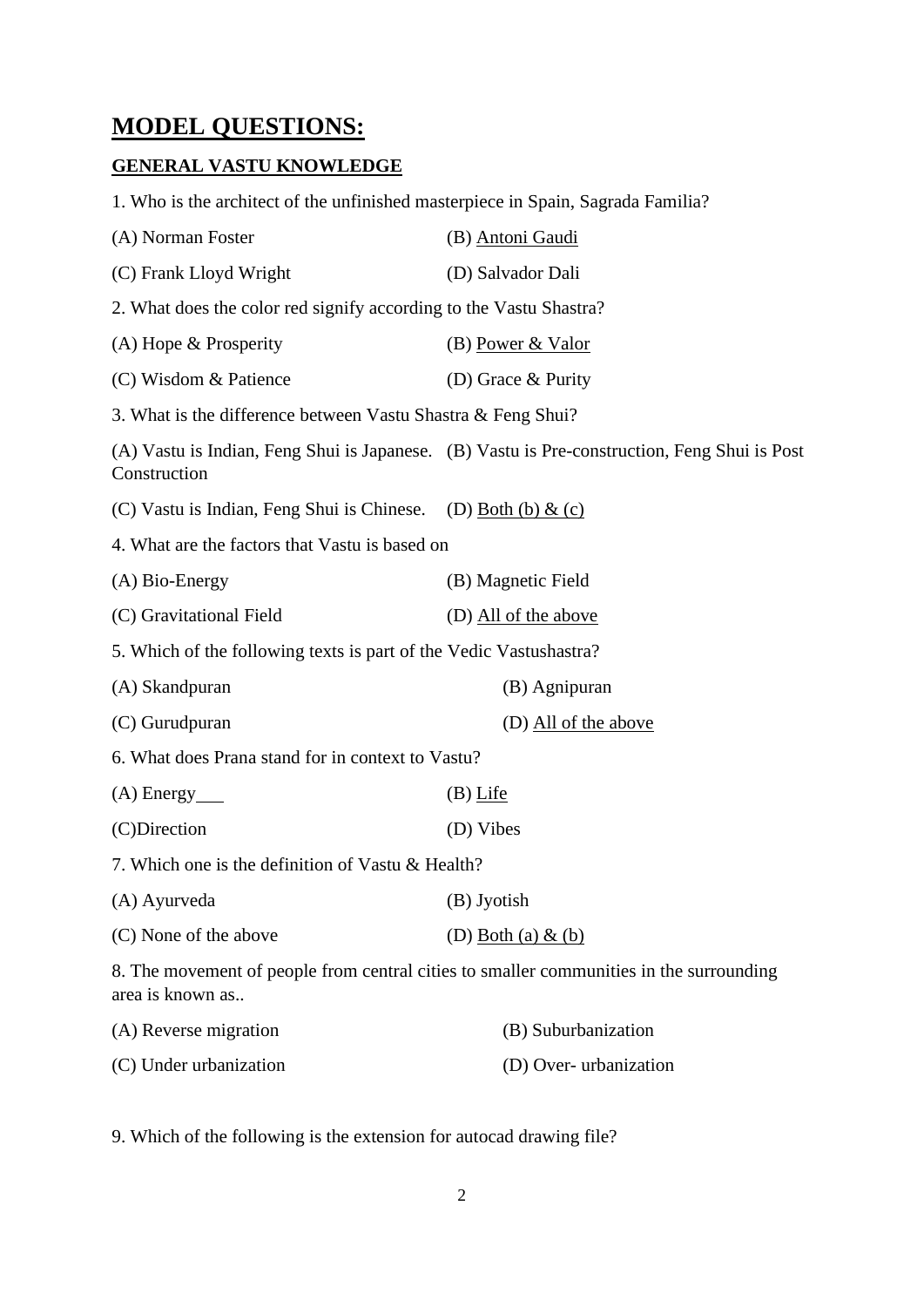| $(A)$ DWG                                                                                                                                                 | $(B)$ ACTD               |  |
|-----------------------------------------------------------------------------------------------------------------------------------------------------------|--------------------------|--|
| $(C)$ ACD                                                                                                                                                 | (D) None of the above    |  |
| 10. What makes a house Vastu-complaint?                                                                                                                   |                          |  |
| (A)Plants in East & Trees in South                                                                                                                        | (B) Proper Ventilation   |  |
| (C) Placement of Mirrors in East & West Halls.                                                                                                            | (D) All of the above.    |  |
| <b>CURRENT AFFAIRS</b>                                                                                                                                    |                          |  |
| 11. How many medals India won in Tokyo 2020 Olympics                                                                                                      |                          |  |
| $(A)$ 4                                                                                                                                                   | $(B)$ 5                  |  |
| $(C)$ 6                                                                                                                                                   | $(D)$ $\overline{1}$     |  |
| 12. First Vice-Chancellor of Delhi Sports University                                                                                                      |                          |  |
| (A) Karnam Malleswari                                                                                                                                     | $(B)$ P.T. Usha          |  |
| (C) Mary Kom                                                                                                                                              | (D) Mithali Raj          |  |
| 13. After 20 years, Taliban fully re-captured Afghanistan on                                                                                              |                          |  |
| (A) $14^{\text{th}}$ August 2021                                                                                                                          | (B) $15th$ August 2021   |  |
| $(C)$ 16 <sup>th</sup> August 2021                                                                                                                        | (D) $17th$ August 2021   |  |
| company launched India's largest Floating Solar<br>14. In August 2021<br>Photovoltaic Project on the reservoir of its 'Simhadri Thermal Power Station' in |                          |  |
| (A) Tata Power; Andhra Pradesh                                                                                                                            | (B) Tata Power; Assam    |  |
| (C) NTPC; Assam                                                                                                                                           | (D) NTPC; Andhra Pradesh |  |
| 15. Justice Hima Kohli has become the first woman Chief justice of _____High Court                                                                        |                          |  |
| (A) Andhra Pradesh                                                                                                                                        | (B) Telangana            |  |
| (C) Karnataka                                                                                                                                             | (D) Tamil Nadu           |  |
| <b>GENERAL KNOWLEDGE</b>                                                                                                                                  |                          |  |
| 16. What does WWW stand for?                                                                                                                              |                          |  |
| (A) World Wide Web                                                                                                                                        | (B) Wild War Web         |  |
| (C) World War Web                                                                                                                                         | $(D)$ All                |  |
| 17. Who is the CEO of SpaceX                                                                                                                              |                          |  |
| (A) Bill Gates                                                                                                                                            | (B) Satya Nadella        |  |
| $(C)$ Elon Musk                                                                                                                                           | (D) None                 |  |